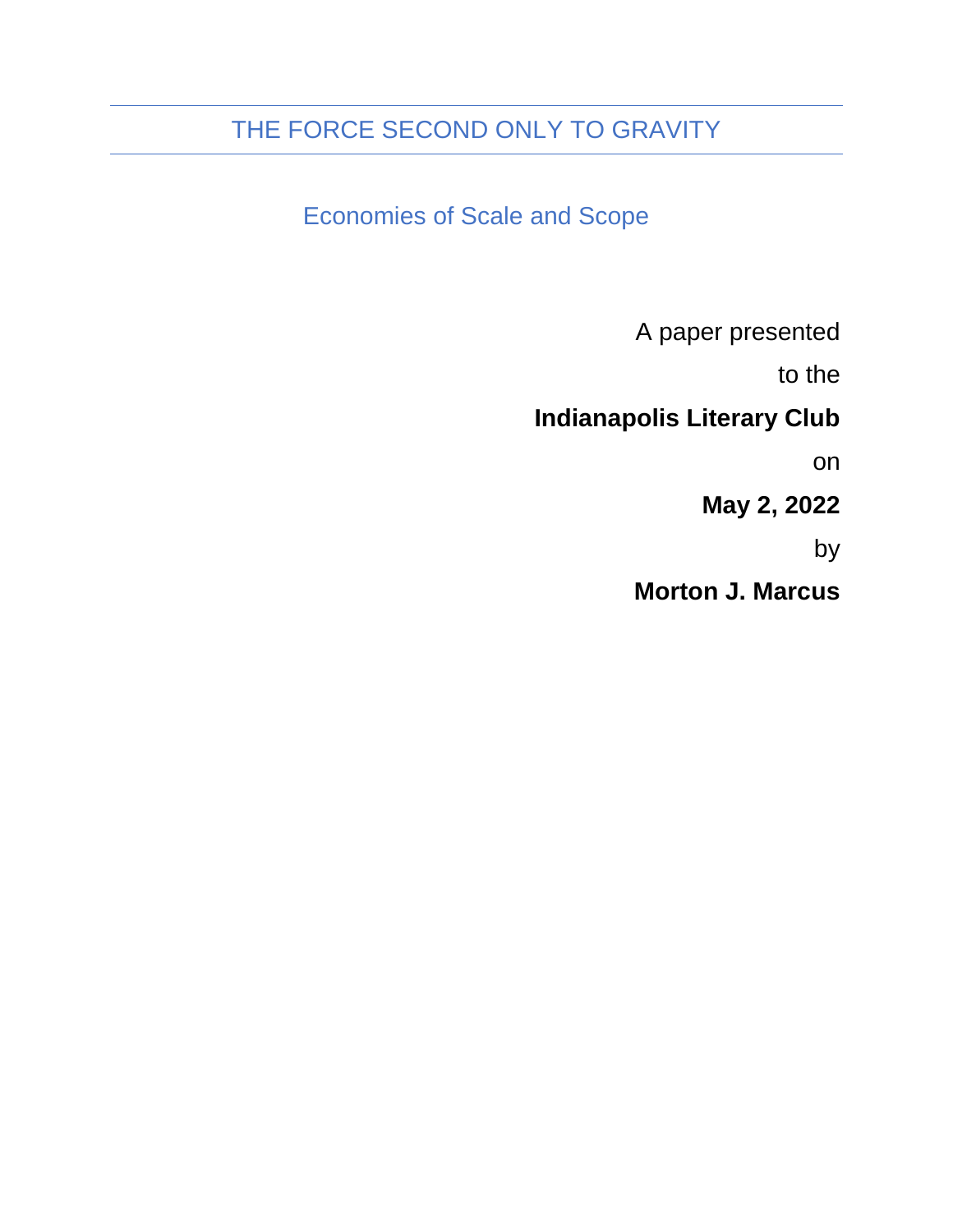If **gravity** is the most powerful force on Earth, most would say **procreation** must be second. All life, from the smallest microbe to the largest creature known to Steven Spielberg, seeks to sustain and increase those of its own kind.

Yes, God did say unto Abraham, [Genesis 22:17] *I will surely bless you, and I will multiply your descendants like the stars in the sky and the sand on the seashore.*

Yet, the Lord did not specify **how** nor **why** this multiplication of descendants was to occur. He, with omni-vision, recognized the "how" had been well-established by Abraham's time and was widely evident. But what was the "why?" That question is answered in this paper.

Multiplication is desirable because it fulfills His will for mankind to be happy. His prescient understanding was that More is Good. Thus did we acquire hormones (not mentioned in Genesis) and the imperative to procreate. Beyond that, Free Will was granted to humans. How much happiness we were to have was unregulated.

Yet did the Lord, in His wisdom, whisper unto Isaac (although not mentioned in Genesis) *Some is preferred to None, More is preferred to Less, Until it is Too Much.* Thus did He pronounce the concept of limitation, of moderation.

And **I**saac passed these words unto his son Jacob, the first financial planner, who did his brother Esau out of his inheritance. And Jacob passed these words to his son, Joseph, who in Egypt became the first economic planner. Thus did this wisdom become the foundation of economic reasoning, inscribed in the DNA that guides some to become economists.

Now, friends, chant with me these sacred words: SOME is preferred to NONE, MORE is preferred to LESS, UNTIL it is TOO MUCH.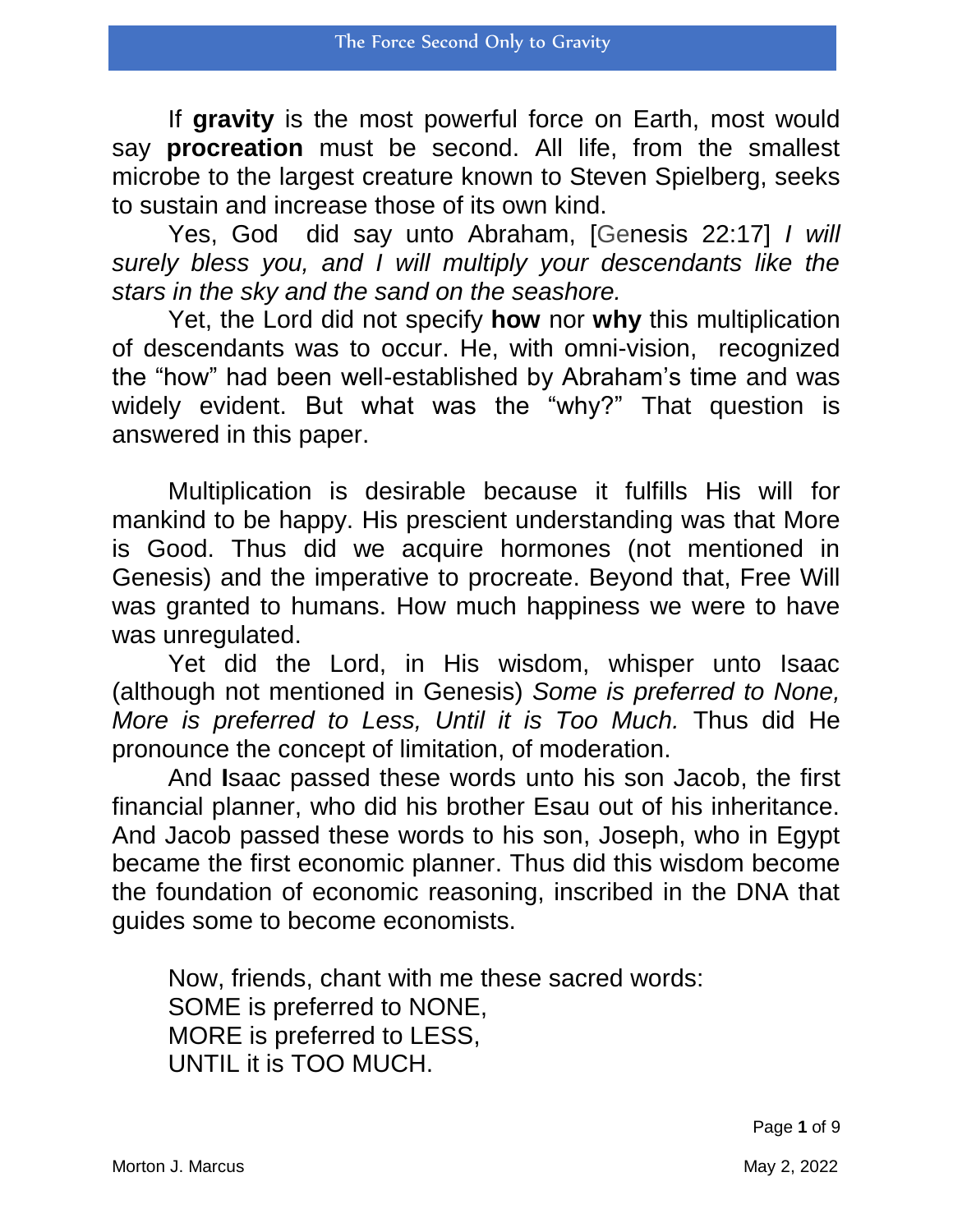In capital after capital of ancient lands, these words were heard, and great empires grew until it was TOO MUCH. The great Khans swept the plains of Eurasia to have MORE, retreating when it became TOO MUCH. The crown heads of Western Europe sent fleets to colonize the world, at first seeking SOME, then pursuing MORE, until it was TOO MUCH.

The satisfaction vouchsafed by SOME, was transformed into a persistent quest for MORE, predicated on the belief great benefits accrued to those who had MORE. Economists studied this phenomenon and codified the conditions which justified this behavior. It became known as *Economies of Scale* and worked like this:

The King, Sultan, Emperor, or Ruler by whatever title, had successfully acquired SOME. This was a great comfort, a source of pride and revenue, the result of great energy applied by many. The residue of success was often a capitol, an administration and an army. These elements of government were basically fixed costs of possession and safety for the monarch. Rulers discovered only minor marginal costs added as more land and peoples were taken into the empire.

Under these conditions, the average cost of government per person or per acre of land would continuously decline while the total revenue increased, yielding even greater "profits" to the throne. In addition, expansion kept the administration and the army busy, less likely to cause trouble at home.

This "macro" organization of activity was itself founded on primitive households operating on this same principle. The earliest hunter-gatherers and agriculturalists found safety and productivity in numbers. We would call them families, then tribes formed by the aggregation of households.

Those households themselves were also characterized by economies of scale. Some children were found to be useful in production and could be accommodated in caves or other forms of the early suburbs about Eden.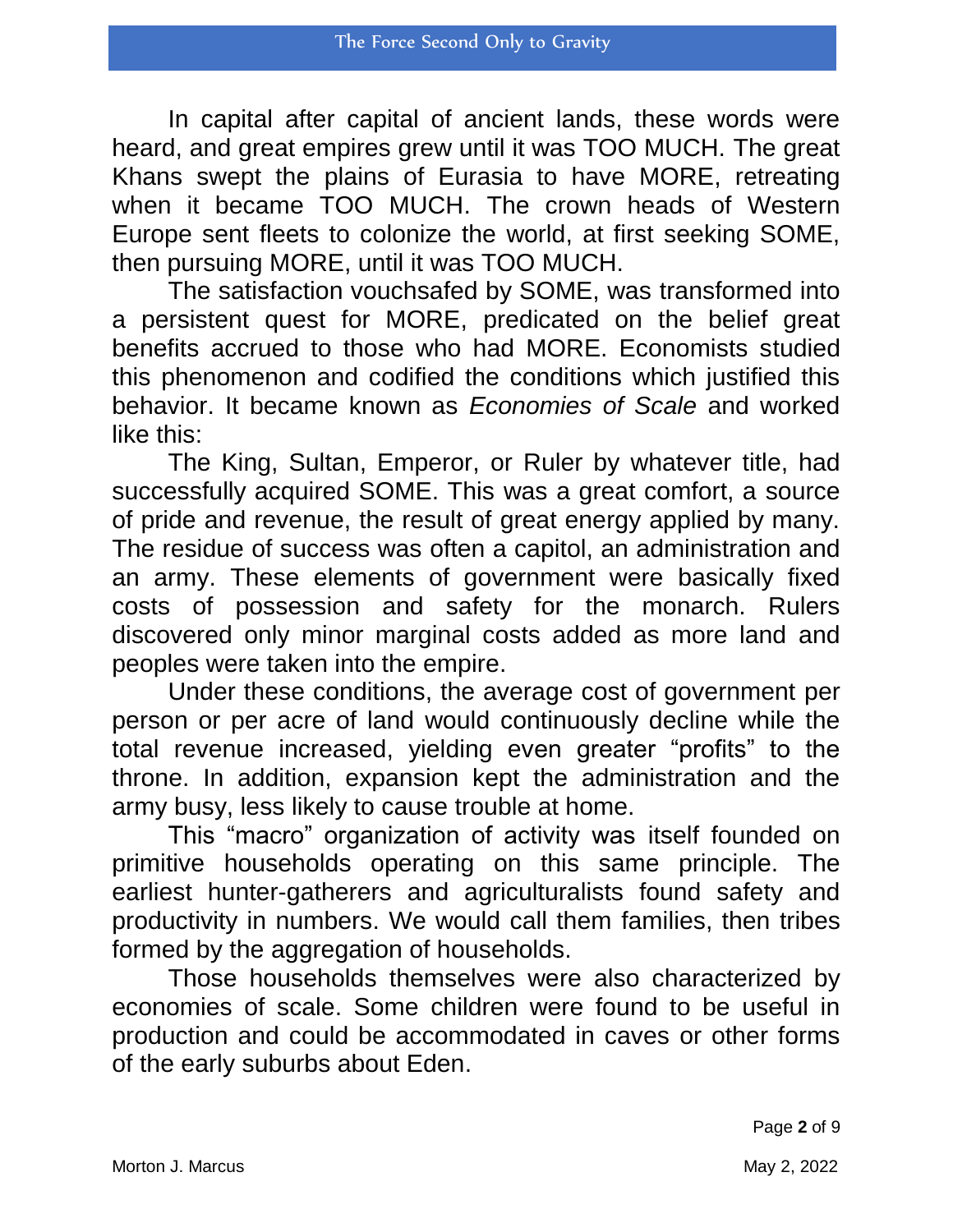Given advantages found in developing pottery technology, bigger pots for cooking and storage of food supported still more offspring. These "More" children would, in turn, become workers producing food and defending their aging progenitors. They were insurance against the loss of children and added utility in the various tasks of the household, including daily laundry service and skinning wooly mammoths..

And so, over lo these many millennia, have economies of scale been understood as a benefit to humankind, not merely an adjunct to the procreation imperative, but the tribal (religious) rationale for that imperative. Indeed, the Right to Life movement is a deeply held confirmation of Economies of Scale. As output increases, unit or average total costs of household production decrease when significant fixed costs are present.

"Two can live as cheaply as one." This often-used bromide justifies marriage in response to an unexpected pregnancy. In addition, the clothes, toys, and furniture of the first child are satisfactory for additions to the brood. Thus there exist economies of scale in procreation.

But there is a kicker here. As the children grow in number, size, and talents, new costs are encountered. A larger domicile is required, if the quality of life is to be sustained. Competition for bathrooms endangers domestic tranquility. More facilities for transportation are necessitated to deliver the little darlings to their after-school activities. Musical instruments and protective athletic gear must be included in the family budget. Funding for music lessons and traveling teams becomes part of household expenses.

However, with complementary advances in medical knowledge, sanitary technology, and cell phones, more children often became too many without territorial expansion. Not just a larger house is desired, but for the tribe, the nation, a larger kingdom. This objective too has its costs as learned by Napoleon, Hitler, and Putin.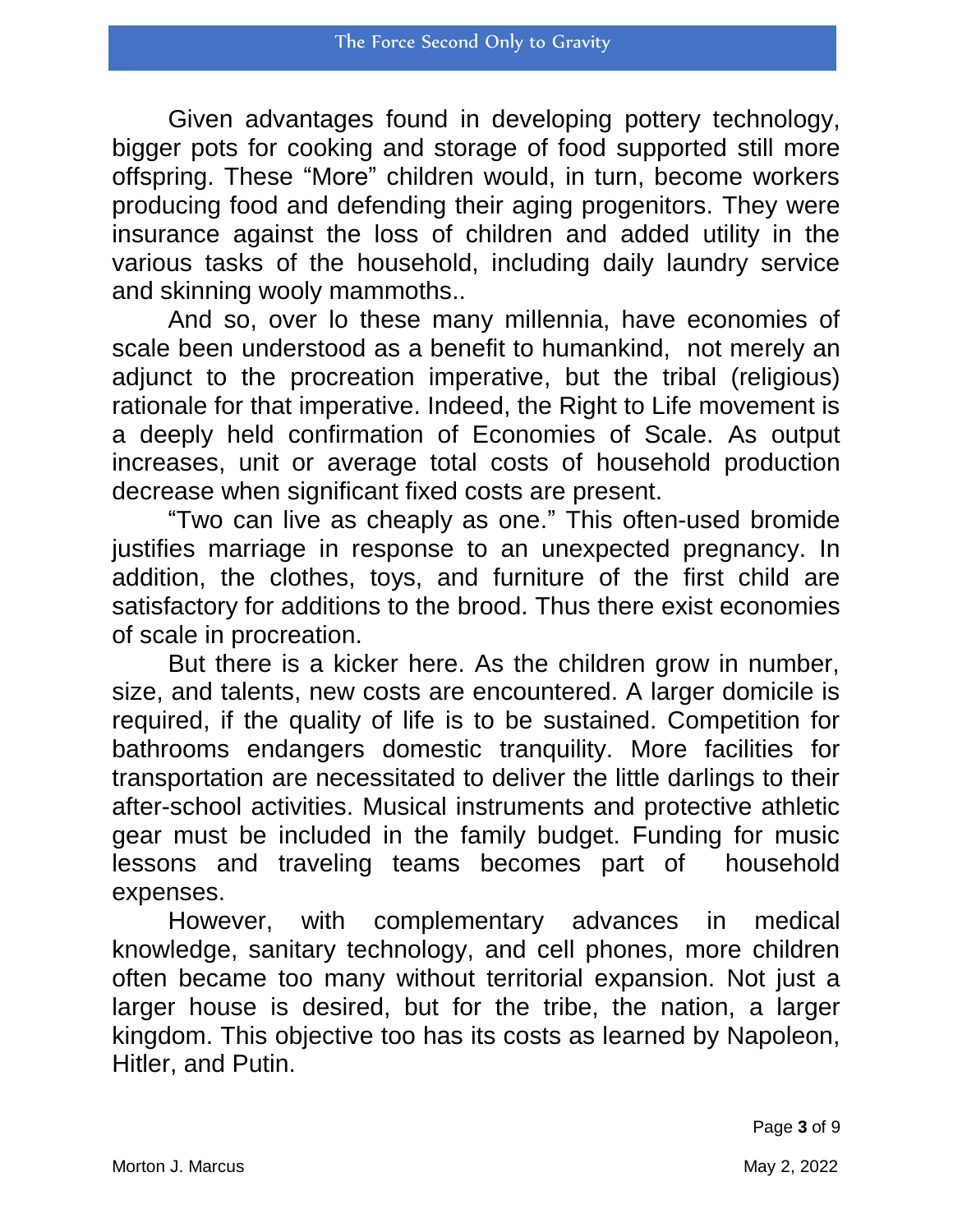Rising costs, responding to the increasing number and diversity of activities, are D*iseconomies of Scale* and Scope. They are present at the household level, the enterprise level, and the macro level. Because Diseconomies are preceded by the

**Scale** refers to size, the number of units produced, or customers served. **Scope** refers to the variety of items produced or sold. The supermarket served more customers than the local fish market and sold products other than fish.

joys and growth in profits attendant to Economies of Scale and Scope, they are often neglected in planning….. until growth is Too Much.

However, some Diseconomies are not internalized by the producer (the household, the firm, or the government) and instead are foisted onto society.

When households produce too many children, the costs of shelter, entertainment, and laundry may exceed the value of their separate and joint contributions to the harmony and prosperity of the family. Those children may over run the parks, disturb the peace of the neighborhood, and diminish the quality of education. These latter costs are borne by and imposed on society at large.

The firm, as it grows and diversifies, may find it is developing stifling internal regulations and a costly administration. Soon it has a personnel or human resources office and a payroll office where it once had a single employee handling those functions. The multiplicity of administrators increases the need for conference rooms, coffee machines, donuts, and consultants.

However, the firm may also generate environmental and economic costs for its community and those many miles away. As the firm increases its output, it may send many more trucks and commuters out onto local roads causing congestion and pollution of the waters, air and earth of its host and neighboring communities.

In our competitive enterprise ethos, a new firm may reduce the business of other firms which, in turn, may reduce wages and employment at still other businesses. Amazon is accused of "stealing" customers from many local businesses. The jobs it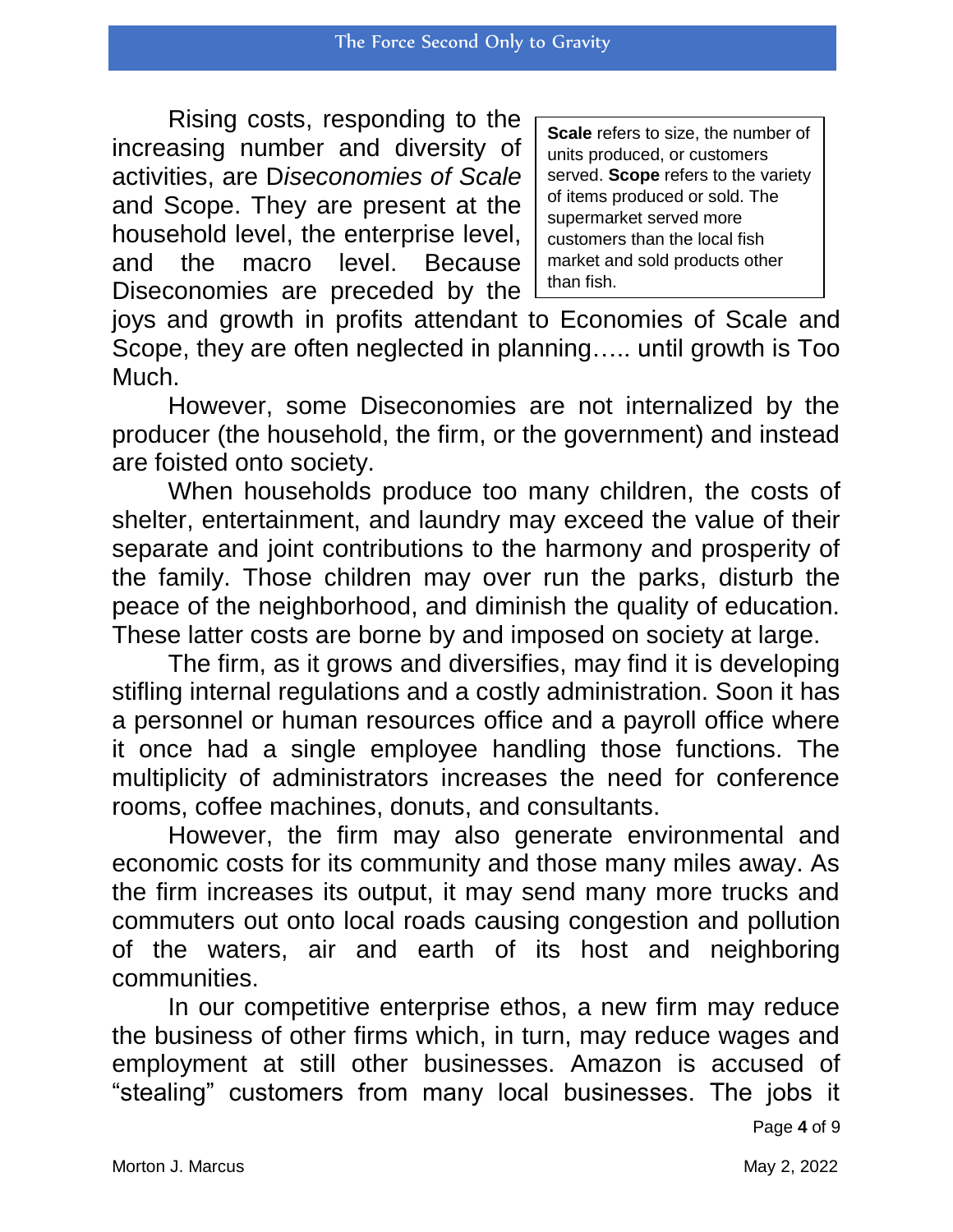offers in return may be compensated at lower levels than the pre-Amazon jobs. The buildings used by the new firm may not pay rents or taxes comparable to those older structures that remain vacant.

Our economic religion teaches the unemployed will find other jobs, here or elsewhere. The expanding firm is not asked to compensate the owners of buildings vacated, nor compensate remaining business and governments whose revenues are reduced.

Nor are new and expanding business asked or willing to compensate local governments for the added capital and operational costs they impose upon a community.

If employment rises and population grows what happens to existing services?

Conventional wisdom tells us new barber shops and nail salons will open to serve the new employees. The shops abandoned by customers going to Walmart in another town will be occupied by trendy sports bars. New lanes will be opened to accommodate new traffic, new schools will be built, and existing schools will be upgraded with better air conditioning and athletic facilities.

Additionally, firms may leave behind congestion, frustration, unemployment, increased alcohol consumption, domestic friction, dissolution of marriages, juvenile delinquency, and other evils.

Economies of scale, which produce lower average costs for firms, most often benefit consumers with lower prices, greater selection, and noticeable convenience. Think about Walmart, Amazon, and Chase, successors to other giant firms that eliminated or squeezed out earlier, often smaller competitors.

Go back to the era of the Great Atlantic and Pacific Tea Company (A&P), Sears Roebuck, Montgomery Ward, Woolworth, Kresge, Standard Oil, AT&T, the railroads, the banks, the steel and auto companies.

Their growth was facilitated by economies of scale. Their growth, often part of a great expansion in output, paralleled a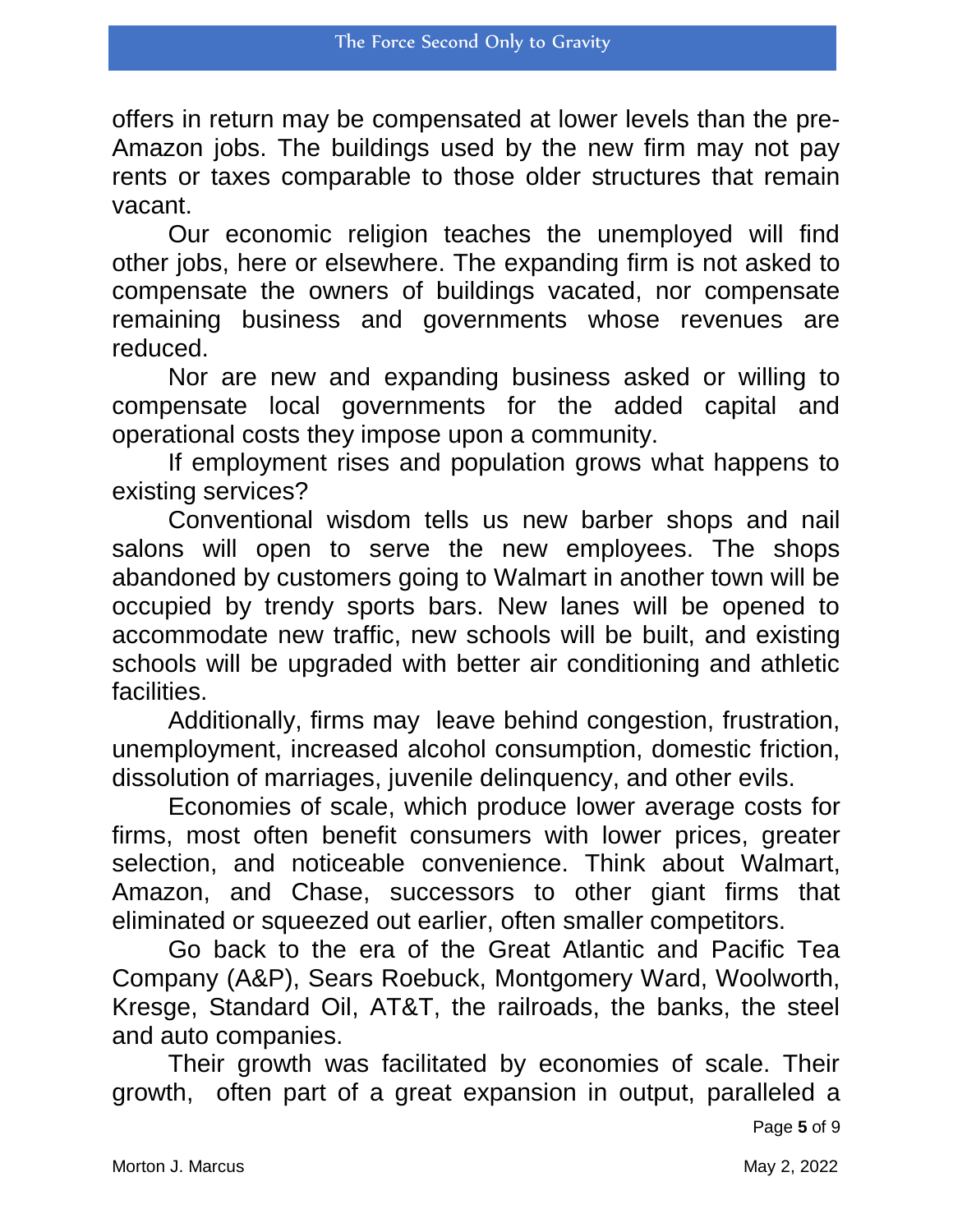decline in the output of other firms. The net result was beneficial for many consumers, sometimes hard on employees, and often destructive to previously successful entrepreneurs and their communities.

In Plymouth (IN) the appliance store found K-Mart selling refrigerators and washing machines at prices below at which the Plymouth store could buy them from the manufacturers. K-Mart could buy advertising at a cheaper rate from newspaper syndicates than the local dealer could buy from the local paper. Plus K-Mart could reach more customers buying from TV and radio stations in bulk. The local dealer could not afford the TV media rates once TV signals reached households that would not ever be among his customers.

Meanwhile, customers absorbed some of the costs normally assumed by the vendor. They had to travel from Plymouth to South Bend and pay more for delivery than if they bought locally. But in South Bend they also had a greater range of choice than they had locally. Often, repair services by Plymouth retailers were not as rapidly provided nor as inexpensively as from the big city, big volume seller.

The full aggregate effects of Economies and Diseconomies of Scale and Scope are unknown. Studies have demonstrated that Walmart and similar ventures have adverse effects on small town trade. It is likely, in the larger picture, the decline of small towns is due to the effect of lower transportation costs for households (more households own more cars) and lower information costs (radio and TV advertising reached more shoppers at less cost to the retailer than local media outlets).

As towns grow in population, the number of auto dealerships increase as well as the number of competing groceries. Now Internet shopping is changing previous buying patterns. Autos and groceries alike are now finding less need for expensive locations as they serve wider geographic markets populated with Internet buyers who delight in the expansion of choices open to them.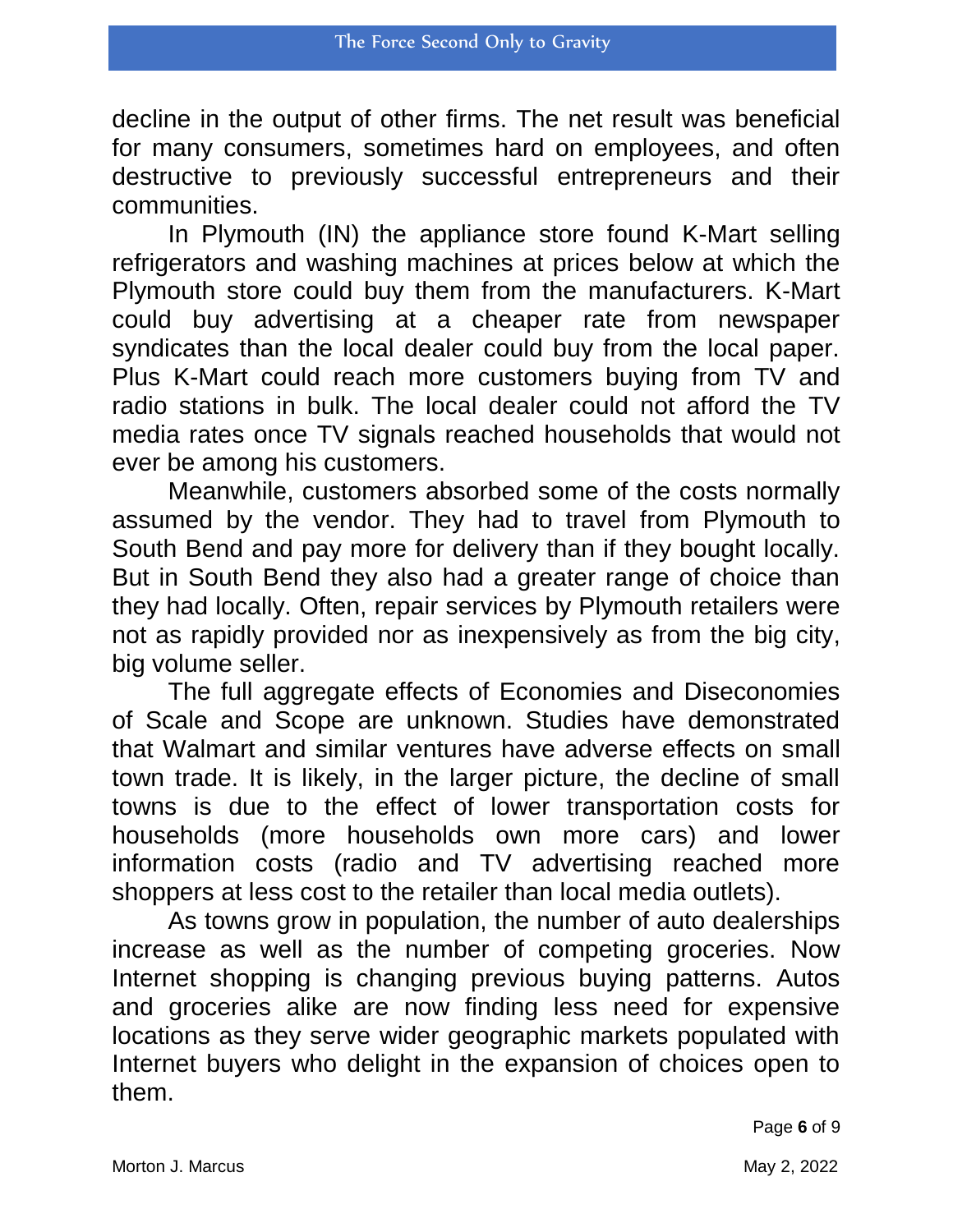Let's remember disruptors --- those beneficiaries of scale and scope economies --- rarely have infinite lives. Even if they are granted monopoly power by government, they tend to disappear. What's happened to the three big TV networks? AT&T no longer owns your telephone and constricts technological change. IPALCO, swallowed by AES, is now challenged by wind and solar power generation.

Electric, gas, water and sewer services survive as franchised monopolies. Their initial capital investments are immense, and duplication of facilities were considered outrageous impositions on the serenity of the town. How could we have competing telephone and electric companies stringing wire through our streets? Aren't certain industries, with extraordinarily high fixed costs and immense Economies of Scale, **natural** monopolies?

Each monopoly is subject to growing competition from technological or managerial innovation. Solar panels, home generators, bottled water and soft drinks reduce monopoly powers.

Managerial and/or technological innovation often overcome seemingly impossible barriers. Someone comes along with a variation or a meaningful alternative which can crush an entire segment of an industry or a craft.

Take lumber yards and hardware stores, for example. Until the 1960s, they were two separate entities. Lumber yards were located close to rail lines to minimize the distance wood was transported through the city or town.

Over time, selective tools and accessories necessary for construction workers and craftsmen were added to the inventory.

Hardware stores located close to the commercial center of a town or neighborhood. They carried tools and supplies for the handyman, the do-it- adventurer doing minor repairs. Over time, selected appliances and cooking utensils were offered to broaden their appeal to households. In both cases, Economies of Scale were joined with Economies of Scope, that is, diversification of products.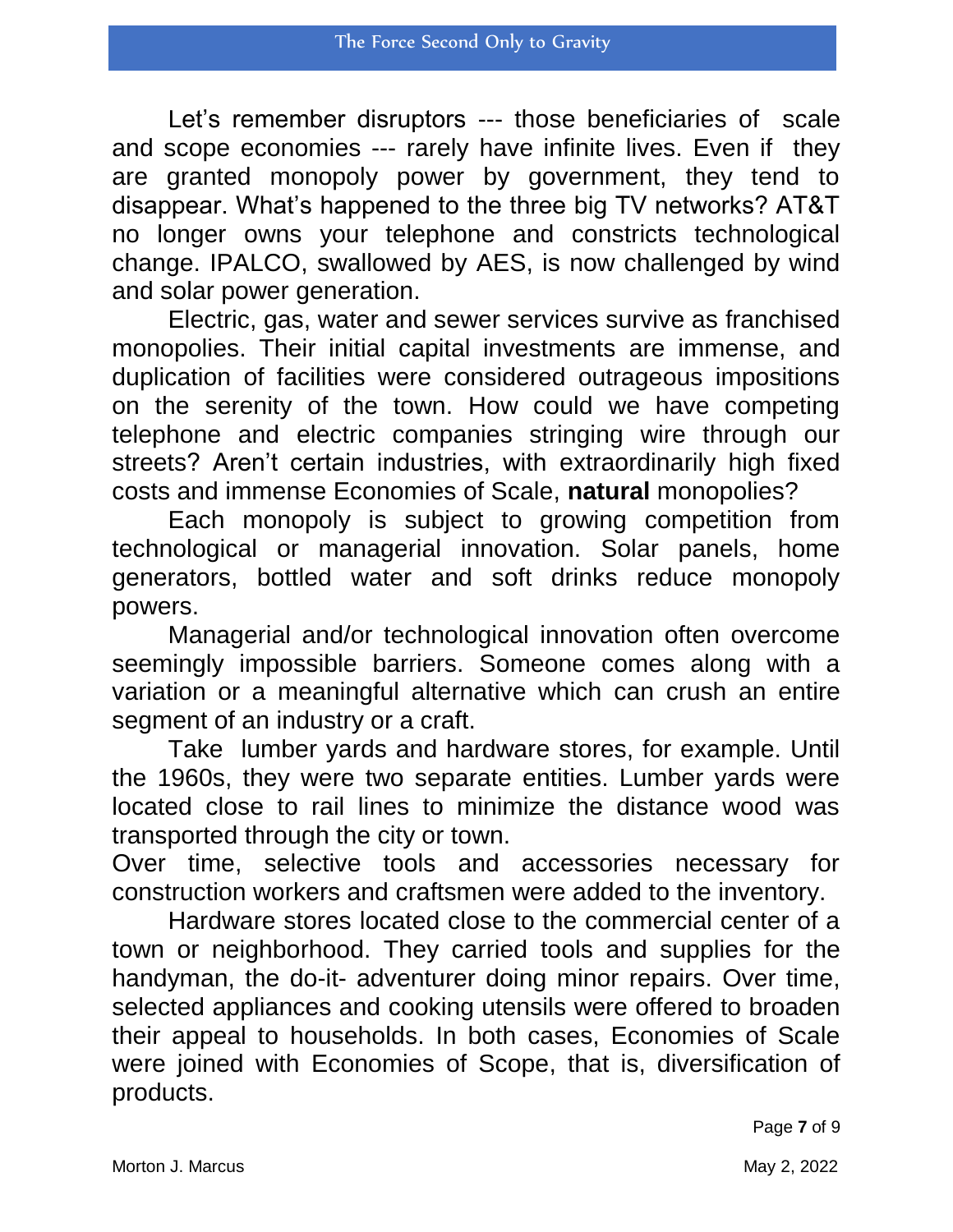And then came the big box stores. Goodbye most lumber yards and many hardware stores. They were combined into highly diversified entities with extensive advertising capabilities and vast inventories that, in some case, included snack foods and gardening supplies, even pet food. Aren't those potato chips and pruning shears … . natural complementary items?

Economies of Scale and Scope reshape society. The unimaginable today becomes commonplace tomorrow. Long distance phone calls at no extra cost, on the same instrument from your pocket as your calendar, alarm clock and camera. Applications on your home computer that allow you to do in minutes what it took hundreds to do in hours. Applications so simple your grandchildren are needed to explain them to you.

Unprepared for the future, betrayed by a past that was disinclined to let change occur, many feel trapped in Excess. Too Much variety is in the stores and on-line. Are the costs of More are outweighing the benefits of More?

Where is it all headed? Advanced technology wedded to<br>isticated management is seen destroying jobs, the sophisticated management is seen destroying jobs, the environment and common values. While economic dynamics open opportunities, they undermine the stability of our lives by fragmenting experience.

Thus far, we don't know what we lose and what we gain from the Economies and Diseconomies of Scale and Scope. Nor are we inclined to examine them as such. Instead we trot along, complaining rather than reexamining alternatives.

In our passivity, we become Goldilocks --- we want some imagined optimum, not too big, not too small, just right. And we want that optimum simultaneously in all aspects of our lives.

We are addicted to growth, to expansion, enjoying the rewards of More. We suffer emotionally, politically, and economically when we experience decline in scale or scope. One of my Deans in the Kelley School of Business told me, when I complained about a budget held constant, "Morton, your job is to